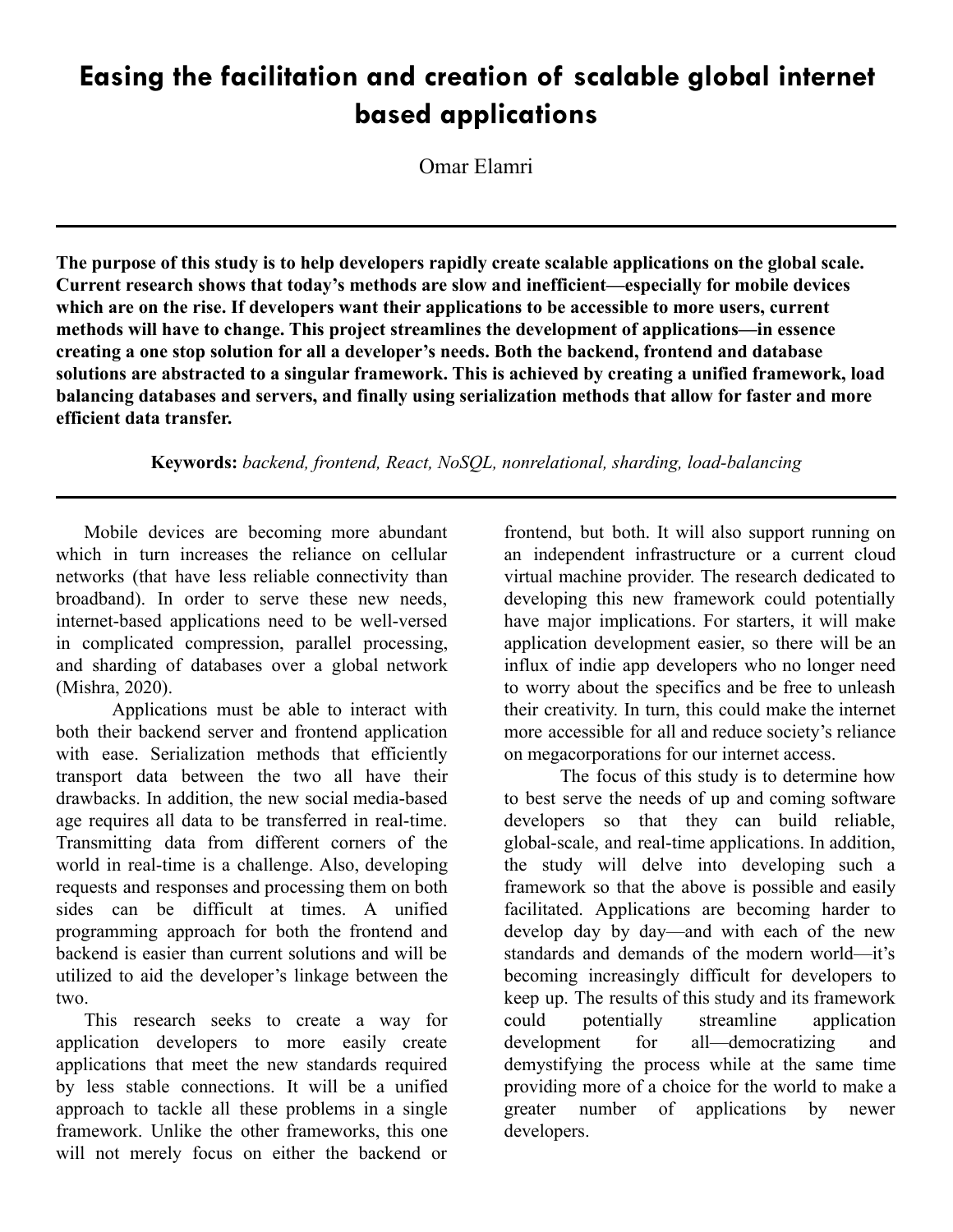## **Methods**

The cornerstone of this project, the unified framework, was created by providing a wrapper around two individual frameworks. For the backend, it uses a custom WebSocket handler previously created by the lead researcher. The frontend uses a React sample project. The framework listens to backend calls such as database requests and updates, whereas the view logic is implemented on the React side. Additionally, the framework provides the ability for the developer to designate exactly which code runs locally or on the server. The combination is implemented by starting out from a React project. The framework seeks out the individual snippets and compiles them into a backend executable.

Secondly, a real-time database that is non-schema based (NoSQL) was created. This database provides structure alongside a sharding system that allows for real-time communication between shards. (Note: NoSQL databases typically imply a key-value pairing system.) Current implementations such as MongoDB exist; however, they are too large (and made for commercial use) to be viable for this project. Thus, it's imperative to create a new database. Databases need to follow the ACID guidelines—in other words, databases need to be atomic, consistent, isolated, and durable. Atomicity requires that a single transaction either results in a change or not at all. If the connection is lost in the middle of a delete transaction, it could result in a partial deletion. This makes the record in a state of limbo. Isolation requires that one database transaction results in one change. This may seem simple, but an update transaction consists of two individual transactions: an addition, and a subsequent deletion. If two update transactions occur at the same time, the ordering of the four transactions could be out of order and may result in a net deletion—not isolated at all. In addition, a strong sharding system for the databases was implemented. In a global application, data is shared across the internet—it's infeasible to have a copy of all the data on each database; therefore, data needs to be spread across the shards. This project created an algorithm that efficiently allocates data between shards. Also, the communication between the shards needs to be secure. For the interim, a simple HTTPS over TLS protocol suffices for this communication; however, it's uncertain whether or not this is fast

enough for the vast loads of data.

## **Results**

The unified framework was developed in actuality by simply creating a new file in the frontend source code. The file could have any name, but as a default, it creates *catalyst.js* or *catalyst.ts* in a TypeScript project. In this file, the developer writes functions that can be referenced in the frontend code as seen in Fig. 1 and Fig. 2.

```
unifiedapproach.testfunction =
(param1, param2) => {
console.log("testfunction")
}
```
Figure 1. Function creation for use in the frontend

# <p onclick={unifiedapproach.testfunctio  $n(1, 2)$ }></p>

Figure 2. Referencing function in frontend code

On compile time, the framework splits the two into its constituent parts: the frontend and the backend. It changes *package.json* to run the framework's executable when running npm's build script. Firstly, in a TypeScript project, the framework tells tsc (the TypeScript compiler) to ignore *catalyst.ts*. (In a JavaScript project, the framework simply moves the file to another directory.) Secondly, a "new" *catalyst.ts* is created, but only with functions that connect to the WebSocket connector. This is done by extracting the functions' parameter and return type using regular expressions (Fig. 3).

```
var STRIP COMMENTS =
```

```
/((\setminus/\setminus\cdot\ast\)|(\setminus/\setminus\ast[\setminus s\setminus S]^*\? \setminus \ast\setminus/))/mg;
var ARGUMENT NAMES = /(\lceil \wedge \setminus s, \rceil +)/g;function getParamNames(func) { var
fnStr =func.toString().replace(STRIP_COMMEN
TS, '); var result =
fnStr.slice(fnStr.indexOf('(')+1,
fnStr.indexOf(')')).match(ARGUMENT_N
AMES); if(result === null) result =
[]; return result; }
```
Figure 3. Extraction of argument names (Allen, 2020)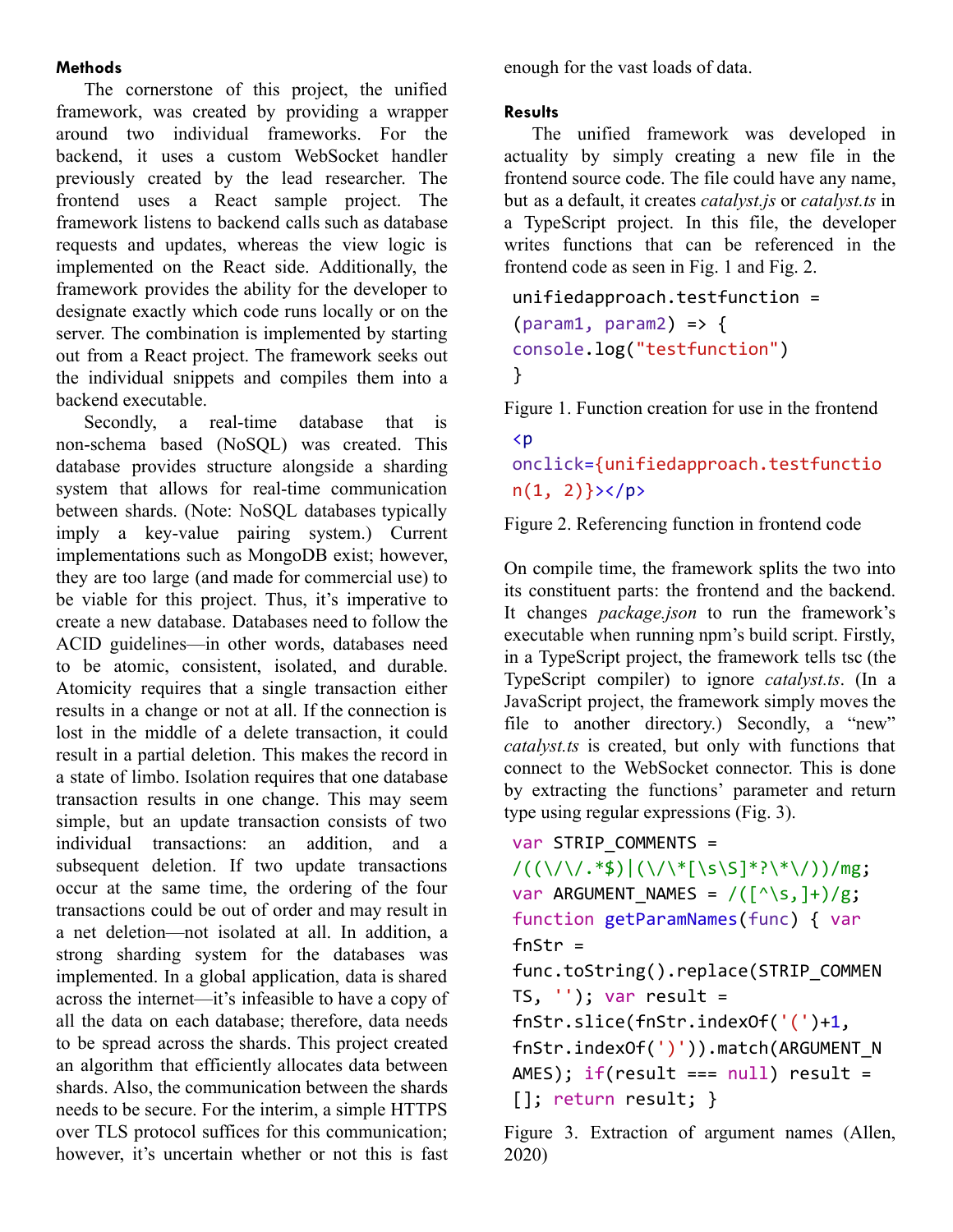This new *catalyst.ts* will be compiled alongside the rest of the frontend in addition to boilerplate code that facilitates the WebSocket connection with the backend. Thirdly, the original *catalyst.ts* is transferred/copied to another directory which will serve as the backend of the application. Boilerplate code such as creating the WebSocket listener is added, and a working backend is created. From a single codebase, both the frontend and backend are created.

The real-time database commits changes to a ledger and synchronously commits them to each constituent document file (Fig. 4). Firstly, a change is made by calling any of the built-in document altering functions. Once they're called, the changes will be serialized into a format that fits into an array—which is stored in memory by *ledger.ts*. Before the change is added to an array, *ledger.ts* checks for any conflicts with previously committed changes. If there is a conflict, it throws an error to be handled by the caller of the altering functions. This array acts as a queue—where *ledger.ts* incrementally dequeues each change onto a file (*ledger.txt*). The usage of an intermediate file is to ensure changes are committed (once the executable goes back online) even when execution is halted. The main database engine then reads from *ledger.txt* and makes the changes synchronously to the database. This ensures that the ACID guidelines are followed. Document altering methods are available, but in the interim are limited to modifying document properties. These include *insert* and *edit*. In addition, complex data structures such as arrays are not supported natively (however, a client can easily serialize one using a string).



Figure 4. Shows the process in which a change is made on the database.

### **Discussion**

The unified framework, while useful, does have its limitations. Firstly, external libraries are sparingly supported. This is due to the fact that code is simply copied from one file to another. Unlike the code itself, dependencies aren't added to the newly created backend. This could be mitigated by extracting which libraries are used from the import declarations in addition to the dependencies stated in the frontend's *package.json*. This would be the primary facet of a future project due to how important it is for libraries to be supported—this framework would be functionally useless without them. Another limitation is type checking. While *catalyst* supports TypeScript, it does not inference return types and parameter types. This could be mitigated by either using a similar regex approach to the extraction of argument names (seen in Fig. 3), or attaching to the TypeScript engine. The final limitation is the lack of automated deployment. It's currently up to the developer to create the SSL certificates for both the production and development servers along with the configuration of how the server is handled by the operating system. For the latter part of this limitation, pm2 (keymetrics.io, 2014) is a suggested library to run the backend server. This method works for developers running on their own hardware, but it doesn't provide tight integration with cloud platforms such as GCP/AWS. These platforms have built in load balancing that can be utilized.

For the database, the clear limitation is the lack of document altering methods. While this database has two crucial methods, MongoDB has over thirty (Mongo, 2021). However, this is also a non limitation as the lack of methods lessens the resources required to run the database—making it more efficient. Arguably, this efficiency is minimal compared to the infeasibility of using a database system with so few methods; hence, a future project will have to create more.

All in all, while this project isn't realistic for actual usage, it serves as a case of proof for the feasibility of a future project. A unified framework and tightly integrated database can work in conjunction with each other, but more development and feature compatibility is needed for it to be viable.

#### **References**

Mishra, S. K., Sahoo, B., & Parida, P. P. (2020). Load balancing in cloud computing: A big picture. Journal of King Saud University - Computer and Information Sciences, 32(2), 149-158. doi:10.1016/j.jksuci.2018.01.003